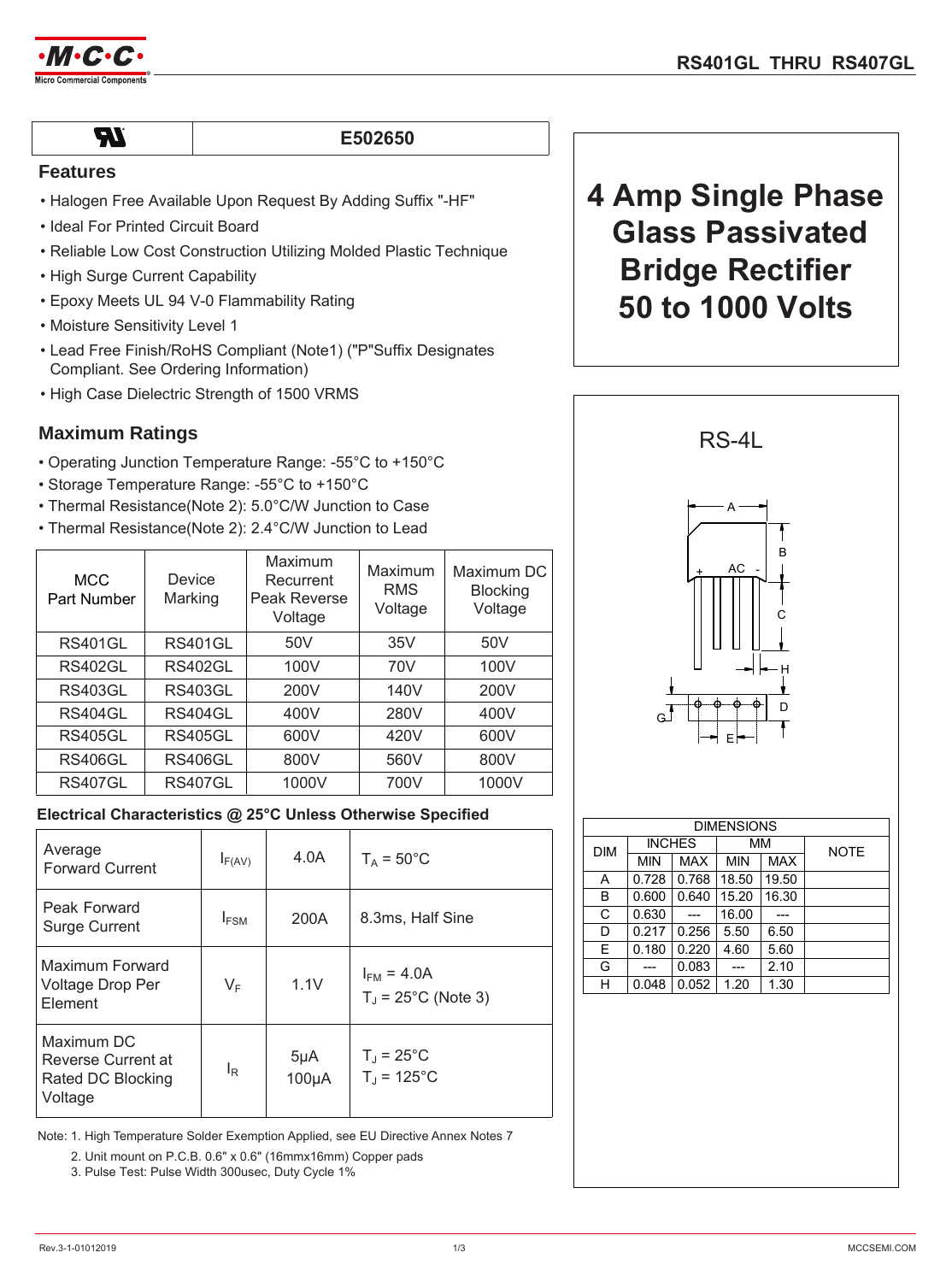

## **Curve Characteristics**



Fig. 3 - Typical Reverse Leakage Characteristics





Fig. 4 - Typical Instantaneous Forward Characteristics

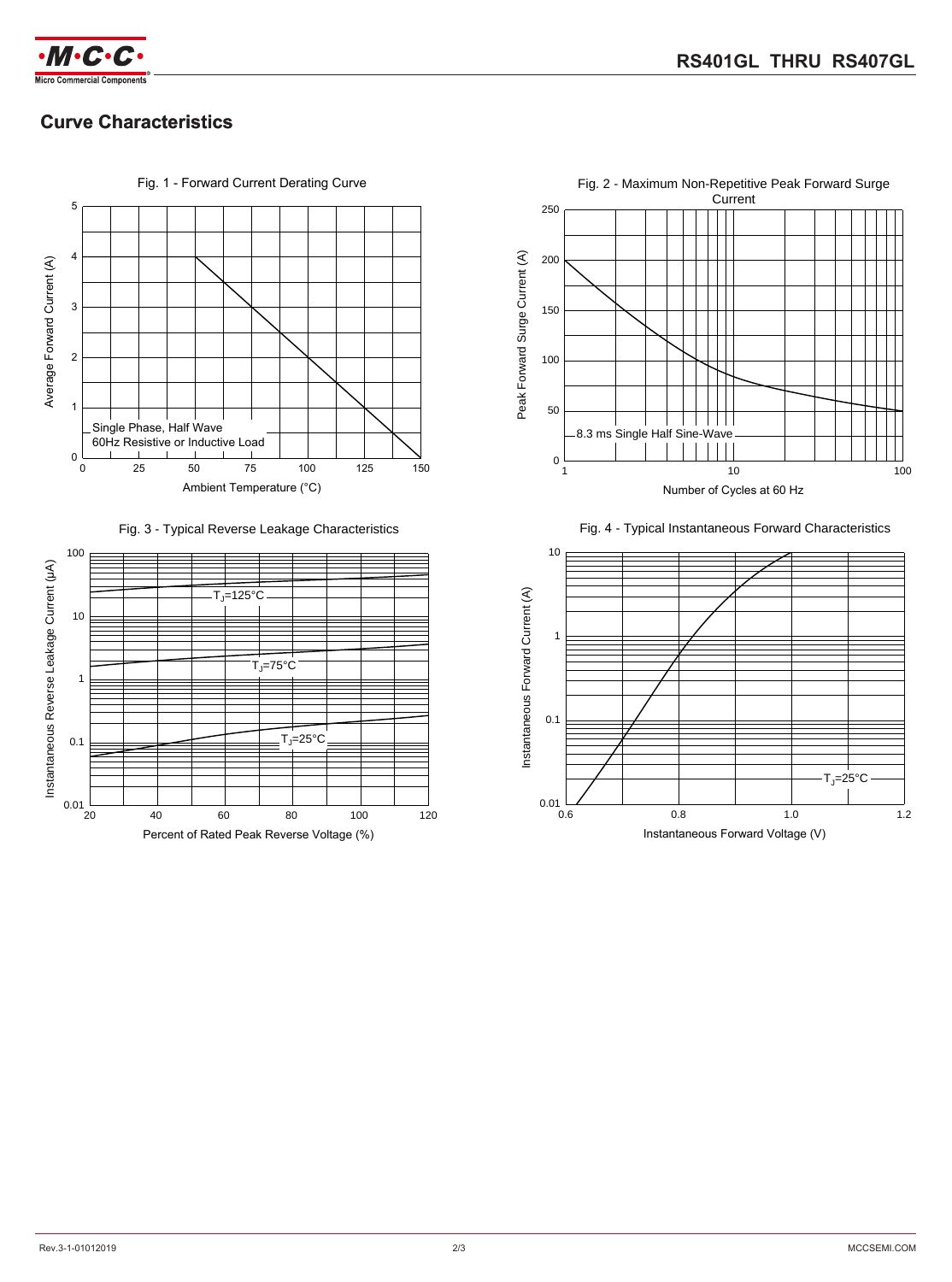

## **Ordering Information**

| <b>Device</b>  | <b>Packing</b> |  |
|----------------|----------------|--|
| Part Number-BP | Bulk;2K/Ctn    |  |

Note : Adding "-HF" Suffix For Halogen Free, eg. Part Number-BP-HF

## **\*\*\*IMPORTANT NOTICE\*\*\***

*Micro Commercial Components Corp*. reserves the right to make changes without further notice to any product herein to make corrections, modifications , enhancements , improvements , or other changes . *Micro Commercial Components Corp* . does not assume any liability arising out of the application or use of any product described herein; neither does it convey any license under its patent rights ,nor the rights of others . The user of products in such applications shall assume all risks of such use and will agree to hold *Micro Commercial Components Corp* . and all the companies whose products are represented on our website, harmless against all damages.

## **\*\*\*LIFE SUPPORT\*\*\***

MCC's products are not authorized for use as critical components in life support devices or systems without the express written approval of Micro Commercial Components Corporation.

## **\*\*\*CUSTOMER AWARENESS\*\*\***

Counterfeiting of semiconductor parts is a growing problem in the industry. Micro Commercial Components (MCC) is taking strong measures to protect ourselves and our customers from the proliferation of counterfeit parts. MCC strongly encourages customers to purchase MCC parts either directly from MCC or from Authorized MCC Distributors who are listed by country on our web page cited below. Products customers buy either from MCC directly or from Authorized MCC Distributors are genuine parts, have full traceability, meet MCC's quality standards for handling and storage. **MCC will not provide any warranty coverage or other assistance for parts bought from Unauthorized Sources**. MCC is committed to combat this global problem and encourage our customers to do their part in stopping this practice by buying direct or from authorized distributors.